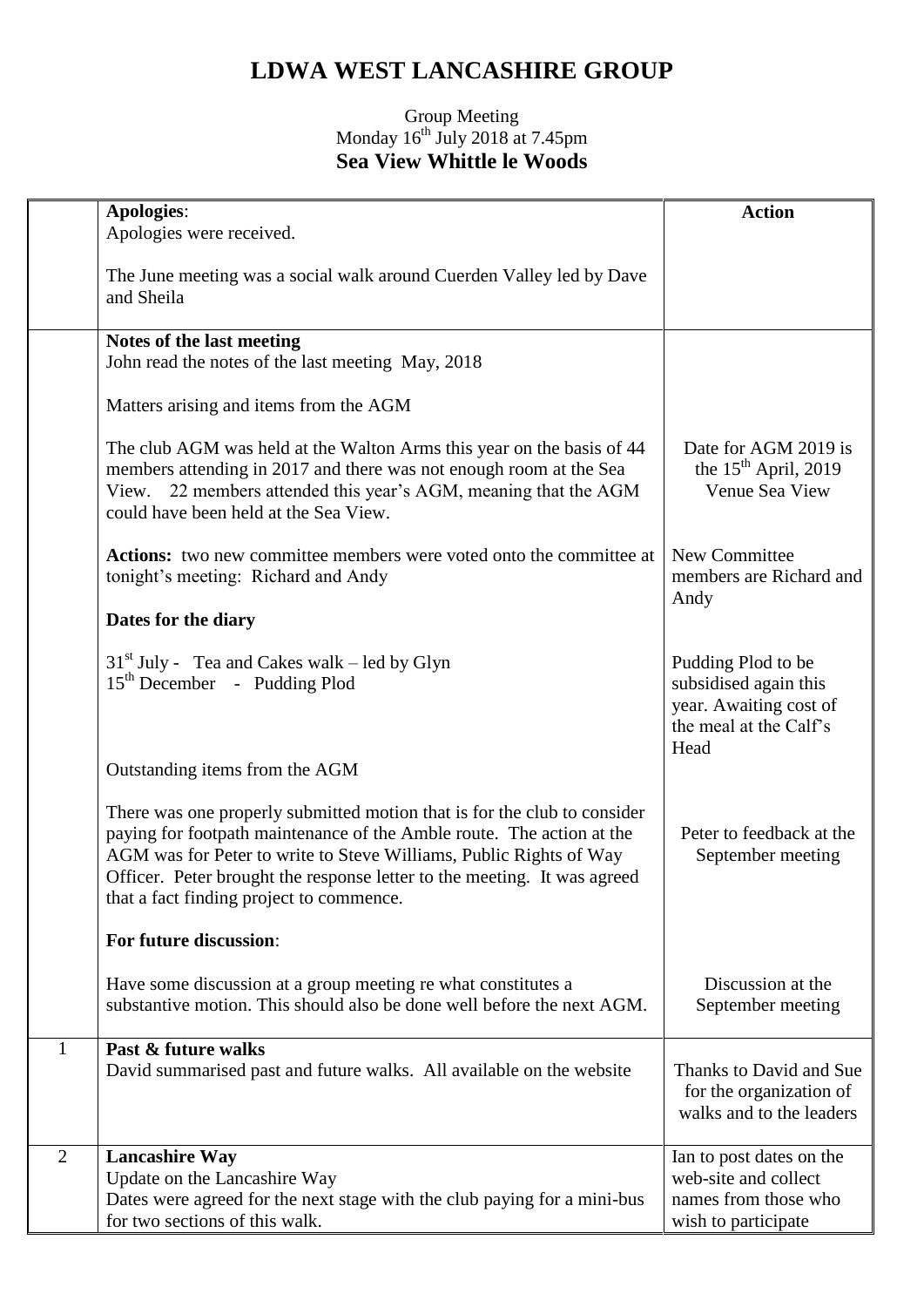|                |                                                                                                                                                                                                                        | $6th September, 13th, 27th$<br>$4th$ and $18th$ October.                                                                                                            |
|----------------|------------------------------------------------------------------------------------------------------------------------------------------------------------------------------------------------------------------------|---------------------------------------------------------------------------------------------------------------------------------------------------------------------|
|                |                                                                                                                                                                                                                        | 100 miles with 13,000<br>feet of ascent                                                                                                                             |
|                |                                                                                                                                                                                                                        | Final section to be<br>arranged next                                                                                                                                |
| $\overline{3}$ | <b>LDWA Update</b>                                                                                                                                                                                                     | March/April 2019.<br>No news as yet.                                                                                                                                |
|                | There was an update on GDPR and the club is so far compliant. Ian<br>updated that members may soon be asked if they wish to opt out of<br>publications as well as emails.                                              |                                                                                                                                                                     |
| $\overline{4}$ | Website                                                                                                                                                                                                                |                                                                                                                                                                     |
|                | Ian reported an update section 'About Us' which is including the history<br>of the club. Any member wishing to contribute to this to contact Ian.                                                                      | Ongoing                                                                                                                                                             |
| 5              | 40 <sup>th</sup> Anniversary update. 18 <sup>th</sup> August from 4pm – until 9pm<br>Attendees are primary members, past older members and some associate<br>members who have led walks. Numbers are so far around 60. | Hall to be open by 2pm<br>After walk tea and coffee<br>will be available on                                                                                         |
|                |                                                                                                                                                                                                                        | arrival.                                                                                                                                                            |
|                | Timings: short walk to be led by Stan at around 2pm. Ian to lead a walk                                                                                                                                                | Bar available from 5-                                                                                                                                               |
|                | from the Hall in the morning. Time of this to be decided and will be<br>posted on the website.                                                                                                                         | 9pm<br>Buffet is 5.30 pm                                                                                                                                            |
|                |                                                                                                                                                                                                                        | Stan's quiz at 6.15pm                                                                                                                                               |
|                |                                                                                                                                                                                                                        | Frank to do a talk and                                                                                                                                              |
|                | The intention is to have a relaxed atmosphere with past and present<br>members being able to talk and view 'the memory table'.                                                                                         | some slides around<br>7.15 <sub>pm</sub>                                                                                                                            |
|                |                                                                                                                                                                                                                        | In between light music                                                                                                                                              |
|                |                                                                                                                                                                                                                        | Karen/Ian to send                                                                                                                                                   |
|                |                                                                                                                                                                                                                        | invitation to past<br>members. This has been                                                                                                                        |
|                |                                                                                                                                                                                                                        | completed, with phone                                                                                                                                               |
|                |                                                                                                                                                                                                                        | calls as a follow up.                                                                                                                                               |
|                |                                                                                                                                                                                                                        | Actions for Peter and Sue<br>to write to North West<br>Water and follow up                                                                                          |
|                |                                                                                                                                                                                                                        | Club to purchase a lap<br>top                                                                                                                                       |
|                |                                                                                                                                                                                                                        | Amble certificate to be<br>updated. To be available<br>for October                                                                                                  |
|                |                                                                                                                                                                                                                        | John reiterated he is to<br>stand down as Chairman<br>in 2019. To mention this<br>at every meeting, in order<br>for someone to consider<br>this position next year. |